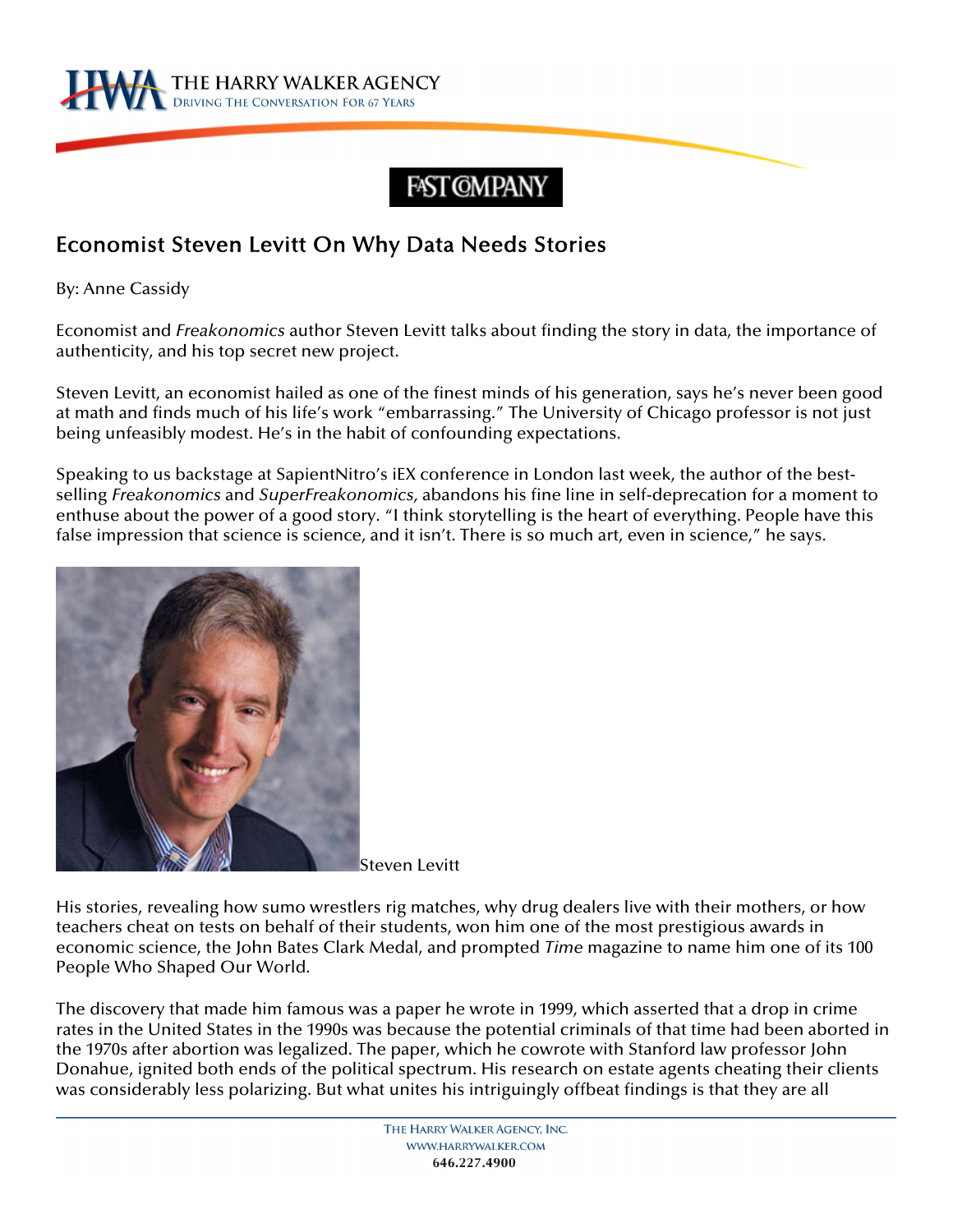

informed and underpinned by data. "Data, I think, is one of the most powerful mechanisms for telling stories," Levitt says. "I take a huge pile of data and I try to get it to tell stories."

Levitt notes with, some frustration, that companies rarely do anything exciting with the data at their disposal. He puts this down to a lack of training in the subject and the fact that, unlike academics, businesspeople are afraid to admit when they don't know the answer. He advises: "Go out and collect data and, instead of having the answer, just look at the data and see if the data tells you anything. When we're allowed to do this with companies, it's almost magical."

To come up with that big, problem-solving idea, according to Levitt, you need to question every basic belief you have about your company and think about why you have it and whether it is still true. "The most obvious things are often right there, but you don't think about them because you've narrowed your vision," he says.



Brands should stop relying so much on focus groups, he argues, because people in them talk about the past rather than the future, and, more to the point, "people are dumb--they don't know why they do thing." He also maintains that brands that spin an inauthentic story simply will not survive. "In the long run, trickery is a poor cousin to actually having a product that authentically meets the needs of customers," he explains. And here's another tip, if you've got nothing interesting to say keep your channels of communication shut. "Good social media is authentic," he says. "What makes social media work is actually having something to say."

Levitt's own story is certainly worth the telling. He originally wanted to be a serious economist "like Alan Greenspan." But his weakness at mathematics, coupled with an unconventional pep talk from his father, led him to concentrate on the arguably more colorful peripheries of the subject. In his student days, when Levitt confessed to his parents that he was struggling with his economics course, his father, a doctor in